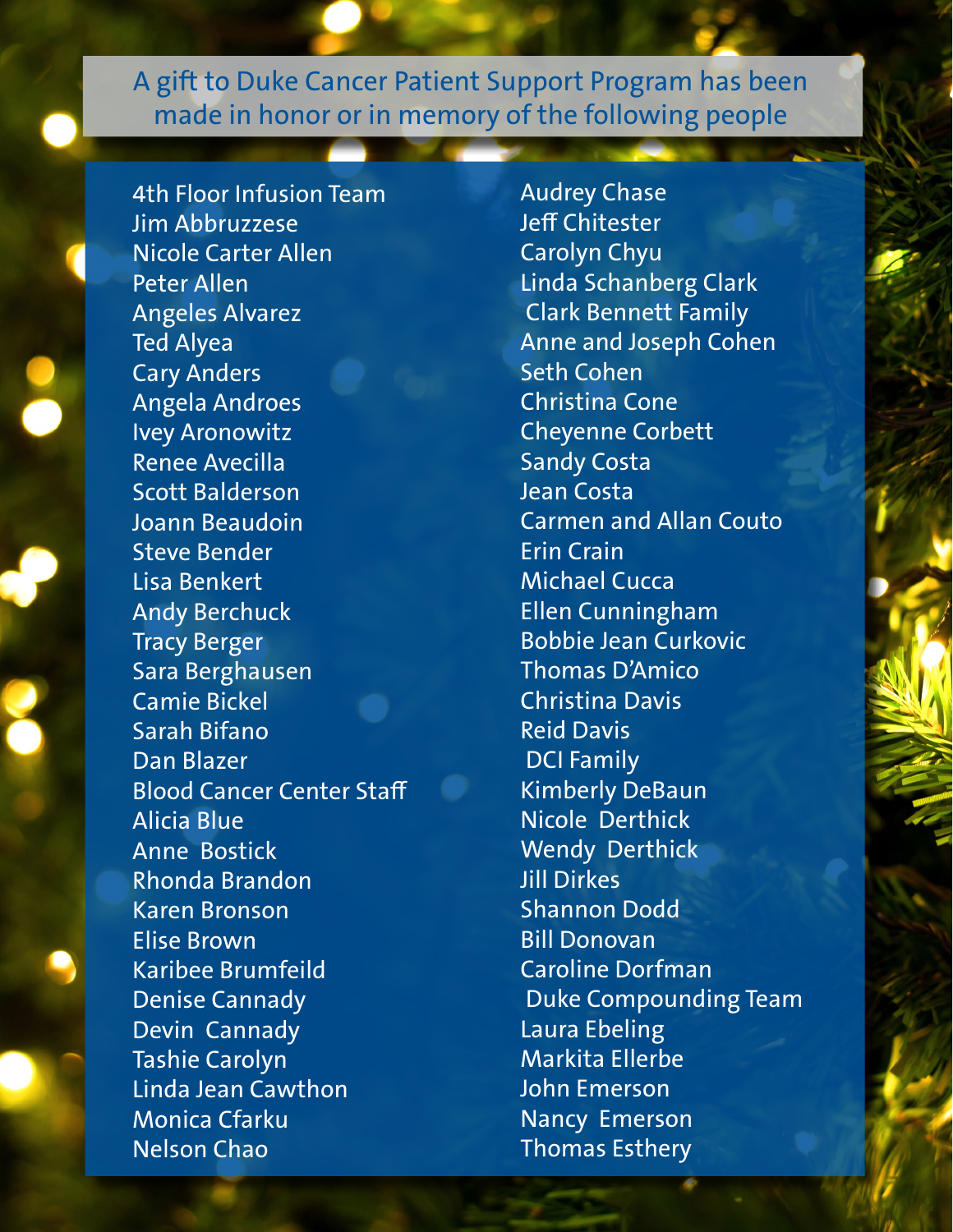Barbara and Ken Extein Robin Famiglietti Peter Fecci Jeremy Force Jennifer Frith Kate Gayhardt Candace Gentry Dan George Gregory Georgiade Ginger Gialanella Karen Glover Dorothy Schanberg Goldman Barbara Greaves Corinne Grodski Alan Hainey Brent Hanks Jean Hartford-Todd Zenna and Thomas Hartsog Lakeisha Hayes Michelle Hocutt David Hsu Darlene Jacob David Jang Robin and Eva Janson Gun & Olle Jansson Phillip Johnson Kelly Keller Scott Keller Carly Kelley Jacob Kelly Rebecca Kennedy Jennifer Kennedy-Stovall Karen Kharasch

Gretchen Kimmick Todd Kinlaw John Kirkpatrick Johnson Kirkpatrick Cathy Kitzmiller Mary Elizabeth Krasno Diane and Dean Lamont Nicole Larrier Martha Lassiter Vicki Latoche Dr. and Mrs. George Leight Helen Lewis Carla Lewis Michael Lidsky Jennifer Loftis Gwynn Long Leslie Love Kim Malugen Karlee and George Marcom Mary Martin Jordan Massey Vincent McCray Susan McDuff Laura Beth McFalls Angelina McIntyre Dana McKisson Todd Mellow Randy, Travis & Julie Mellow Jennifer, Matt & Spence Mellow Audrey Metz Scott Metzel Jennifer Mewshaw Nolan Miller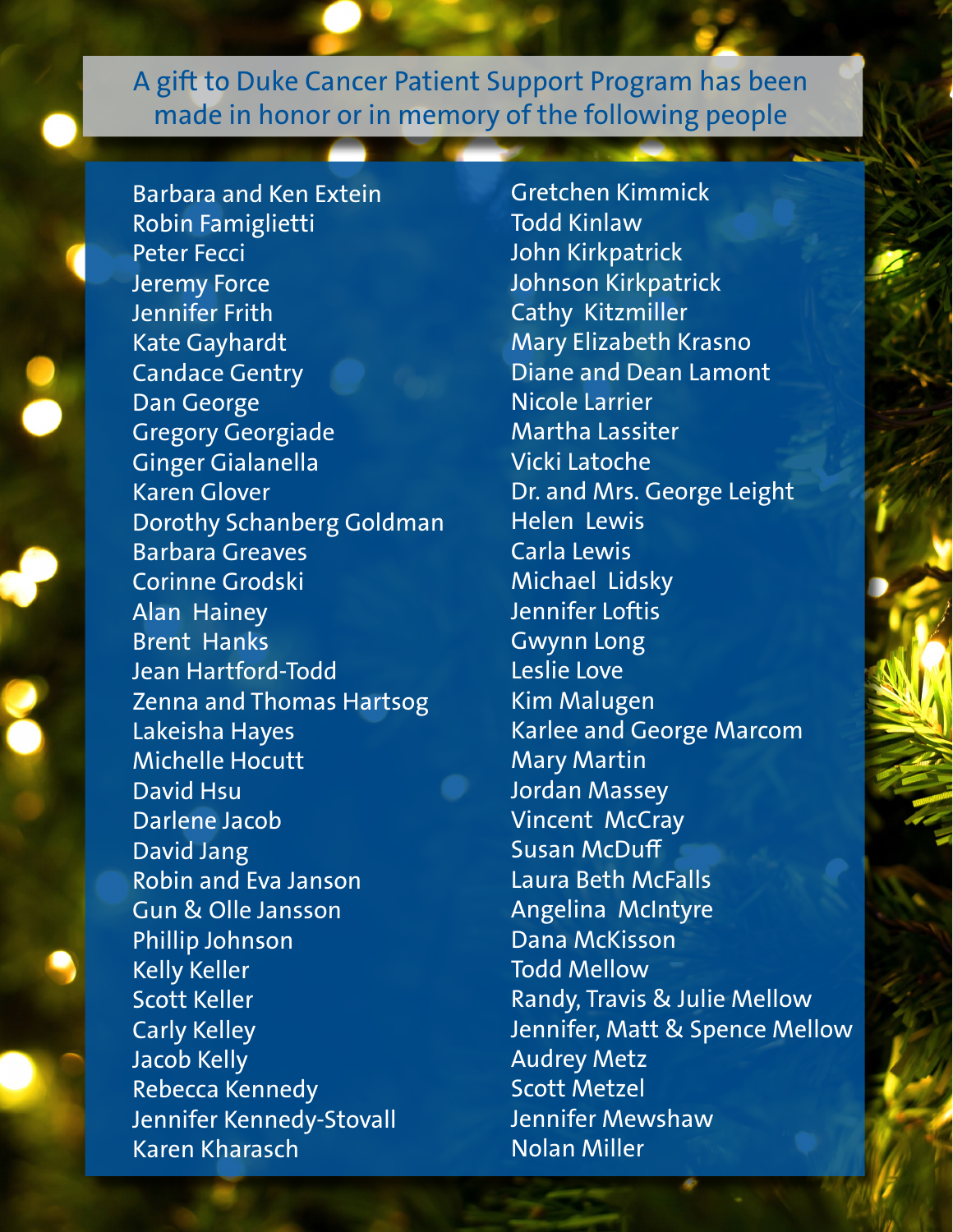Coleman Mills Tonya Miltier Michael Milwicz Joey Misuraca Joe Moore Michael Muma Angela Munford Margarette Myers David Nalepinski Emily Norboge Bob Noris Kevin Oeffinger Christy Page Vijay Paryani Nilam Patel Steve Patierno Matt Pennachi Phase 1 Biomarker Laboratory Charles Phillips Rachel Pienknagura Port Nurses Ashley Potter Maggie Powell Jody Power Usha Pradhan Raleigh Testicular Cancer Foundation Kathy Rathke Davenport Ria Richard Riedel Yolanda Robinson Dan Rocke Eugene Rossitch III

Sarah Sammons Laura Sample Kristy Sartin Natalie Savieo Rachel Schanberg Nastassia Schenkel Angeles Secord Kelsey Seidl Brian Senter Rebecca Shelby Elizabeth Sito Jim Slaughter Kimberly Slawson Tamara Somers Heather Spencer Carol Stephens Gloria Steverson Amy Strickland John Strickler Ryszard Swiderski Mallori Thompson Lisa Tidwell Lisa Tolnitch Dale Tutor Amy Tyndall Michael Underwood Jr Hope Uronis Geoffrey Vaughn Patricia and Francis ViVenzio Shannon Voelkel Ciji Washington Ben Weast Beth Weast